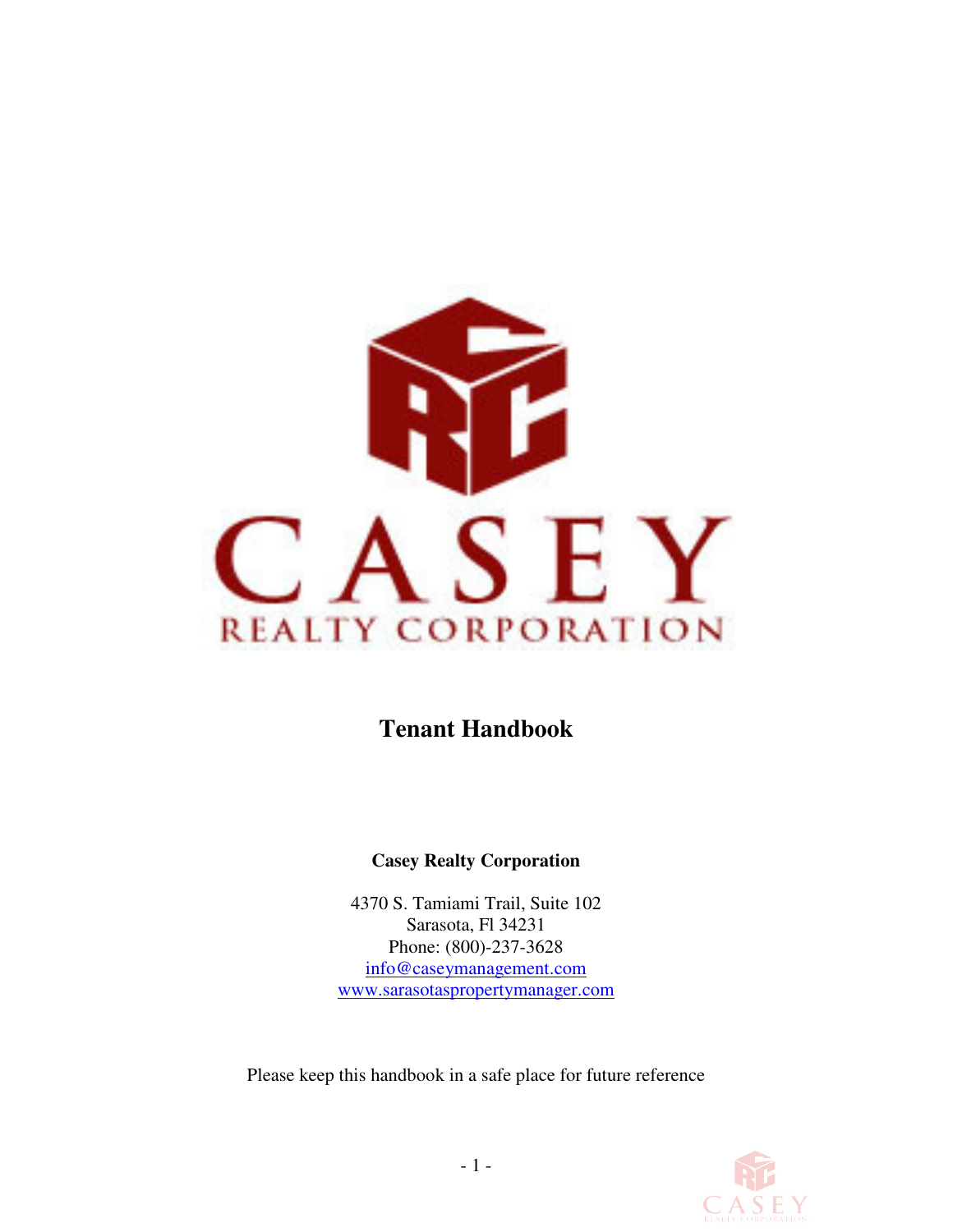# **Welcome to Casey Realty Corporation**

We are pleased to have you as a tenant and we look forward to providing you with exceptional property management. This handbook it to be used as a reference tool, along with being apart of your rental agreement, you will find the handbook contains helpful information that will make your tenancy an easy transition. Your tenant responsibilities to us and the home will be outlined along with procedures on rent, emergencies, and how we can better serve you.

**Please make sure you read the full handbook and sign the last page of the handbook and return signed page to your Property Manager either by mail, fax, email or in person at our office location.** 

> Office hours: Monday-Friday 9:00am – 5:00pm

4370 S. Tamiami Trail, Suite 102 Sarasota, Fl 34231

Phone: (800)-237-3628

info@caseymanagement.com

www.sarasotaspropertymanager.com

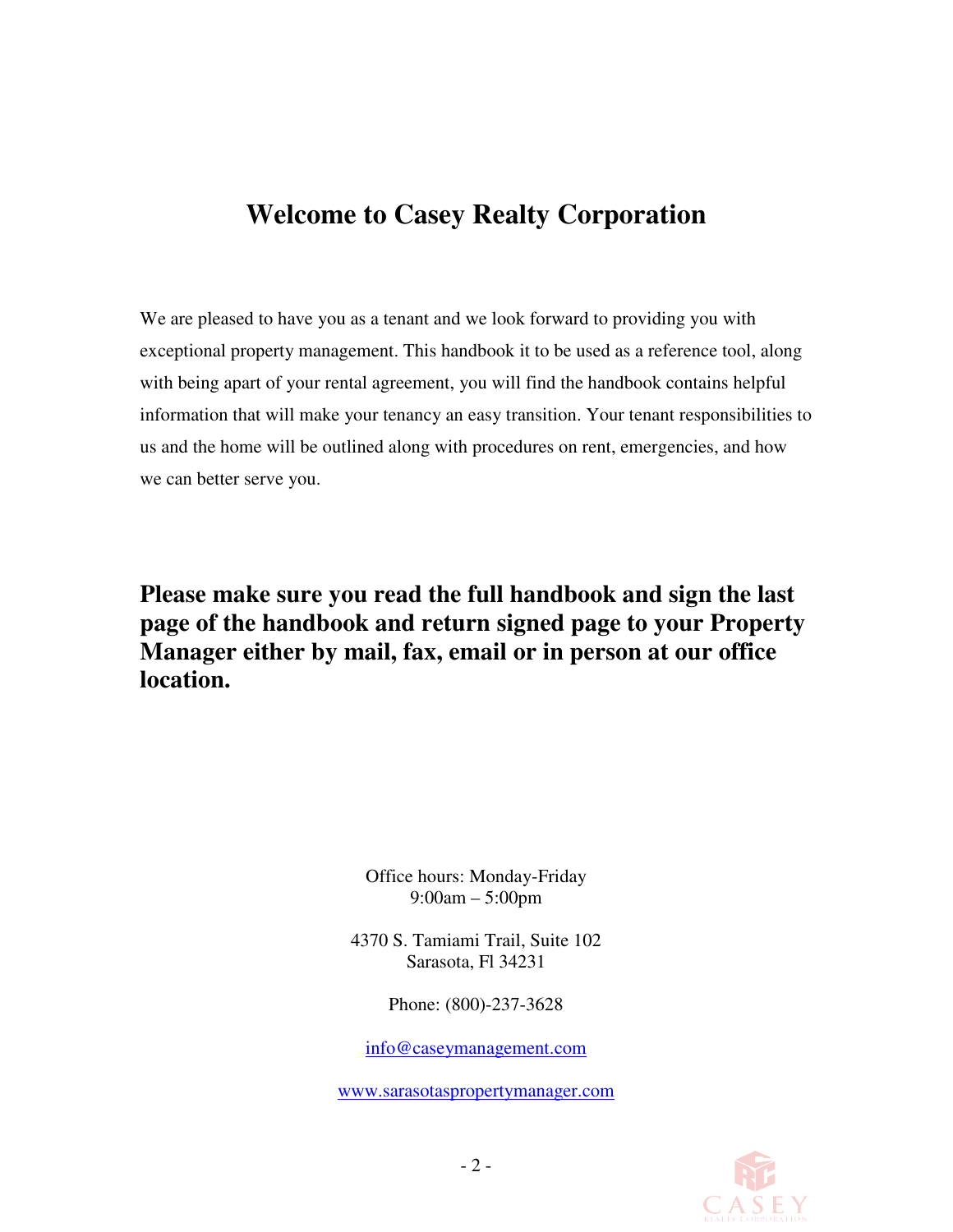# **Table of Contents**

When you first Move-In

|--|--|--|

Rules & Regulations

Maintenance, Damage and Repair

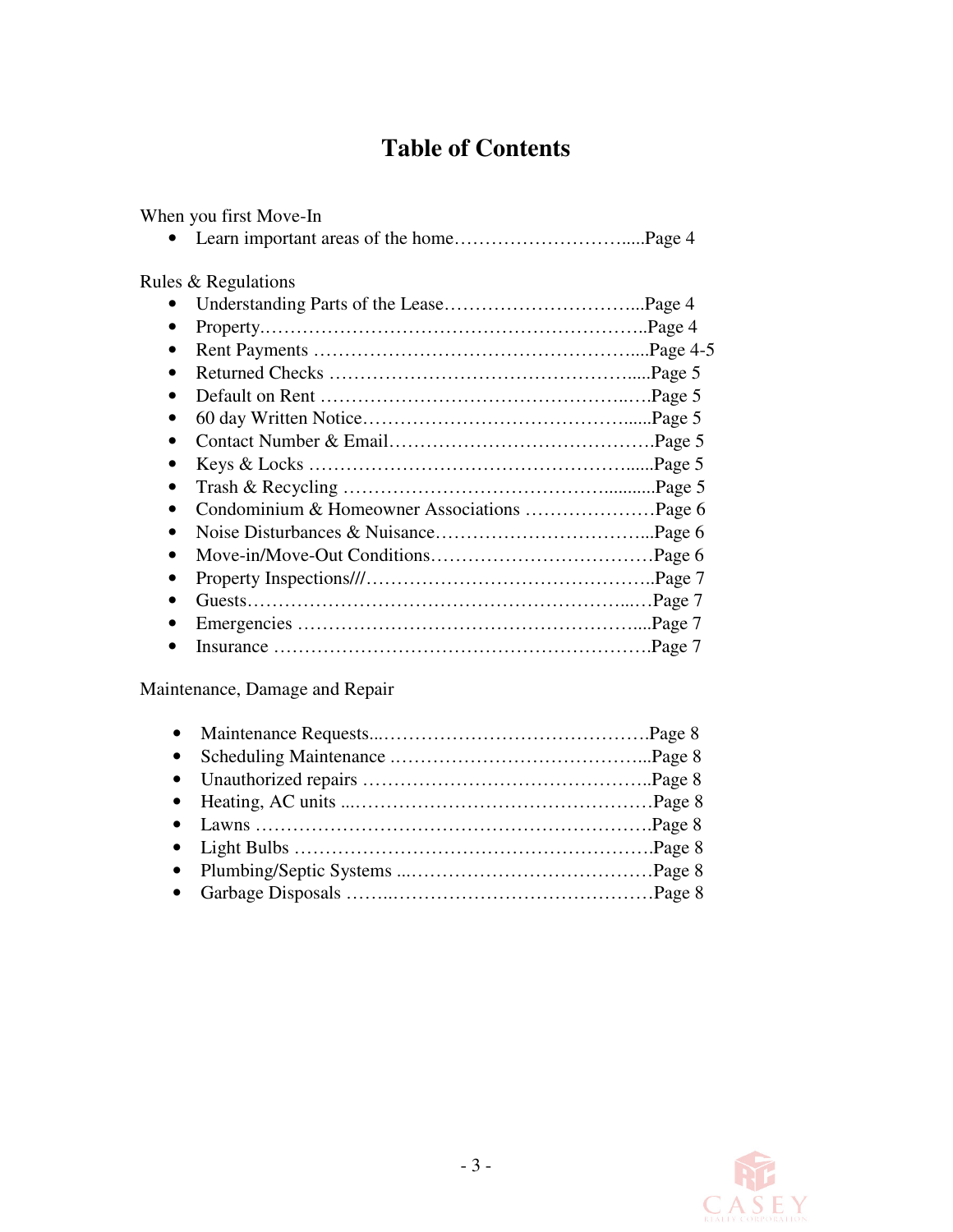# **When you First Move-In**

#### **Locating important safety shut offs:**

- Take a moment and look for the main water shut off valve
- Locate the breaker box-take note on what each breaker is for
- Locating these items might help prevent additional damage in the future or prevent a maintenance call.

# **Rules and Regulations**

#### **Friendly reminder that this tenant handbook is part of your rental agreement**

#### **Taking care of the Home:**

- Please care for and respect this home as if it was your own
- You are responsible for the yard (unless stated in lease)
- Pool care (unless stated in lease)
- Home is to be maintained in a clean manner at all times

#### **Rental Payments:**

- All rent is due on the 1st of each month
- You can pay online, or in person or by mail (as long as received prior to the 1st)
- All payments are due in the form of credit card, checking account, money order, cashier's check.
- Be sure if you drop off or mail rental payment you write your property address on it.
- Rent not paid by the 1st will be assisted a late fee and be in danger of any other late fees associated with the late payment.
- If rent is not received by the 5th you will receive a late notice giving you a time frame to pay or vacate as the eviction process will begin

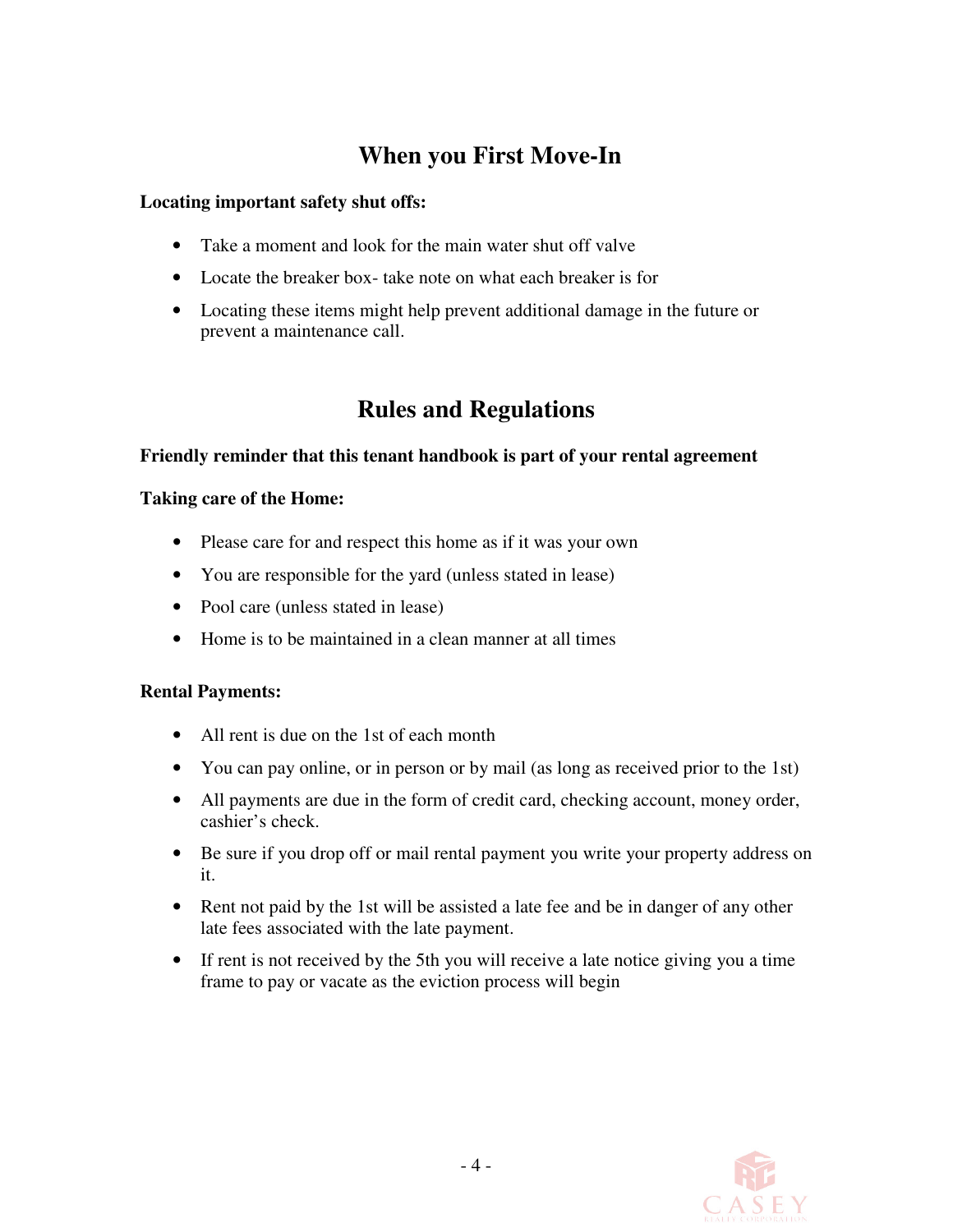#### **Rental Payments (Continued):**

- Please communicate with your property manager; they can not accept any partial payments including the late fees. All monies are to be paid to clear the account balance each month.
- There are no exceptions as we practice fair housing rules and regulations.
- NSF Checks you will be assessed a late fee as well as a NSF fee and full amount will need to be paid in a cashier's check or money order from the remainder of the lease

### **60 Day Written Notice:**

- Written notice is required even if you intend to vacate at the end of your current lease term.
- Any changes in move out date need to be submitted in writing to assure we can accommodate your request

### **Key & Locks:**

- If you are locked out during non-business hours please call a lock smith, it will be your responsibility to pay for this service
- Any alterations or replacement of locks, you will need written permission as well as provide appropriate copies of any keys. If not adhered to Casey Corporation reserves the right to relock the locks in question at any point and time without prior notice.
- If a mailbox key needed you can obtain one from your local post office, companied by a current copy of your rental agreement.

#### **Trash & Recycling:**

- Trash and recyclable materials must be placed in appropriate containers
- Tenants are required to make arrangements to have trash picked up weekly
- Containers are to stored out of view from the from of the home
- Containers are not to be out the storage area except on pick up days
- Recycling items must be properly contained and discreetly stored

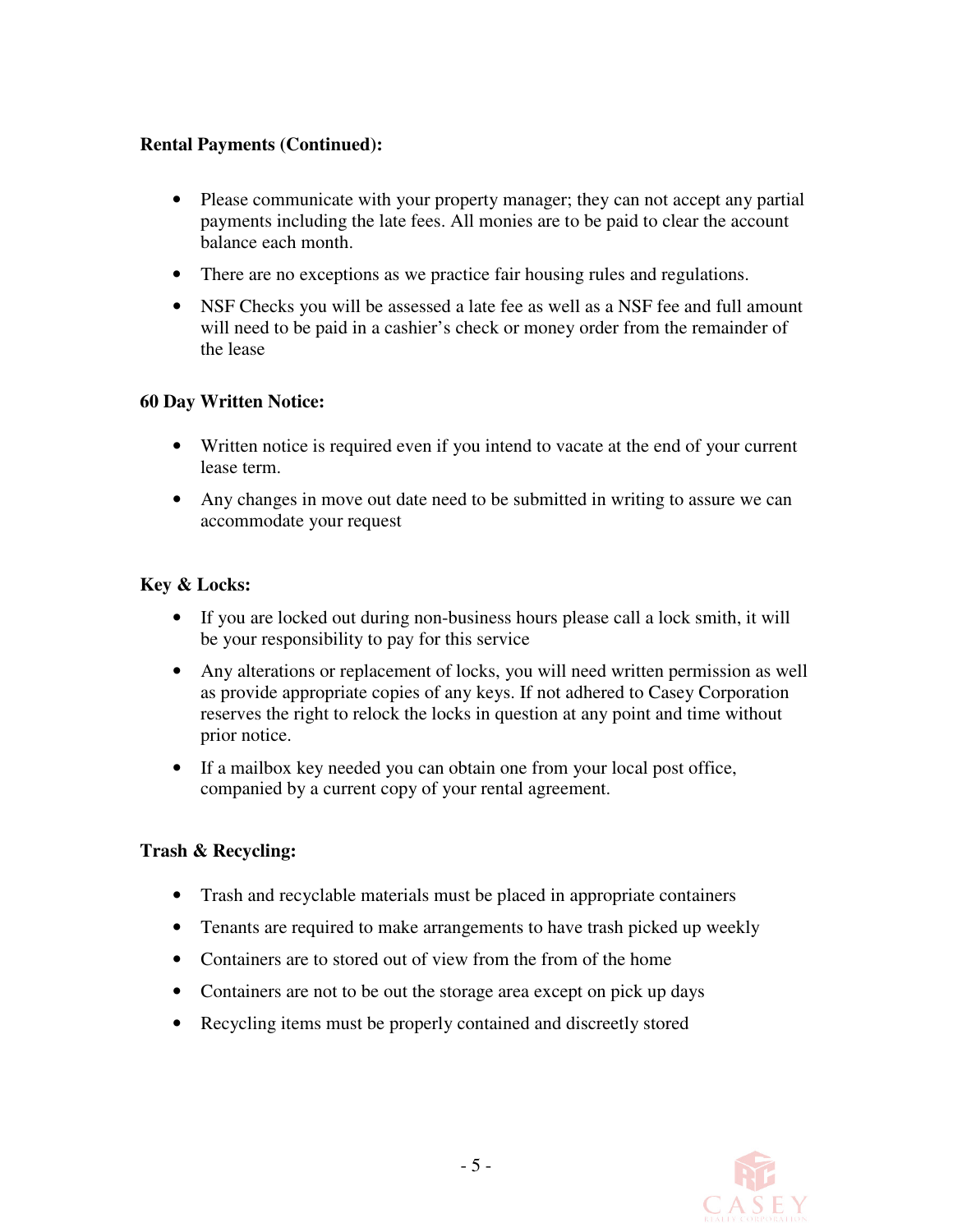#### **Condominium/Homeowner Associations:**

- Tenant must abide by all Association rules
- Lease is subject to approval by Association
- If any notifications or violations of the rules  $\&$  regulations will need to be rectified/paid immediately and will be the tenants responsibility to if deemed the cause was by the tenant

#### **Noise Disturbances and Nuisance:**

- Tenants and guests are expected to conduct themselves in civilized, nonoffensive or disturbance of any neighbors or anyone passing by.
- Activity causing extreme or excessive noise, traffic or disturbance of any kind may cause a notice to remedy or eviction.

#### **Move-In Condition:**

- Casey Realty Corporation makes every effort to see that all items are in good working condition and a clean environment prior to move in
- Please fill out move-in form within business days of move in to protect you and the owner, if not received within business days the property manager's move-in form will hold as the move-in condition of the home and any damages not on the form you could be held liable at the end of your lease. The move-in form is not a maintenance request.
- Maintenance requests should be filled out online under maintenance requests.

## **Move Out Condition:**

- 60 Day written notice must be given prior to moving out
- Clean all interior and exterior
- Dispose of all garbage and trash or debris around the home
- Lock all windows and doors
- Return all garage door, gate keys, and keys to office or Property Manager
- Carpets must be professional cleaned
- Yard should be mowed all shrubs, and weeding should be done prior

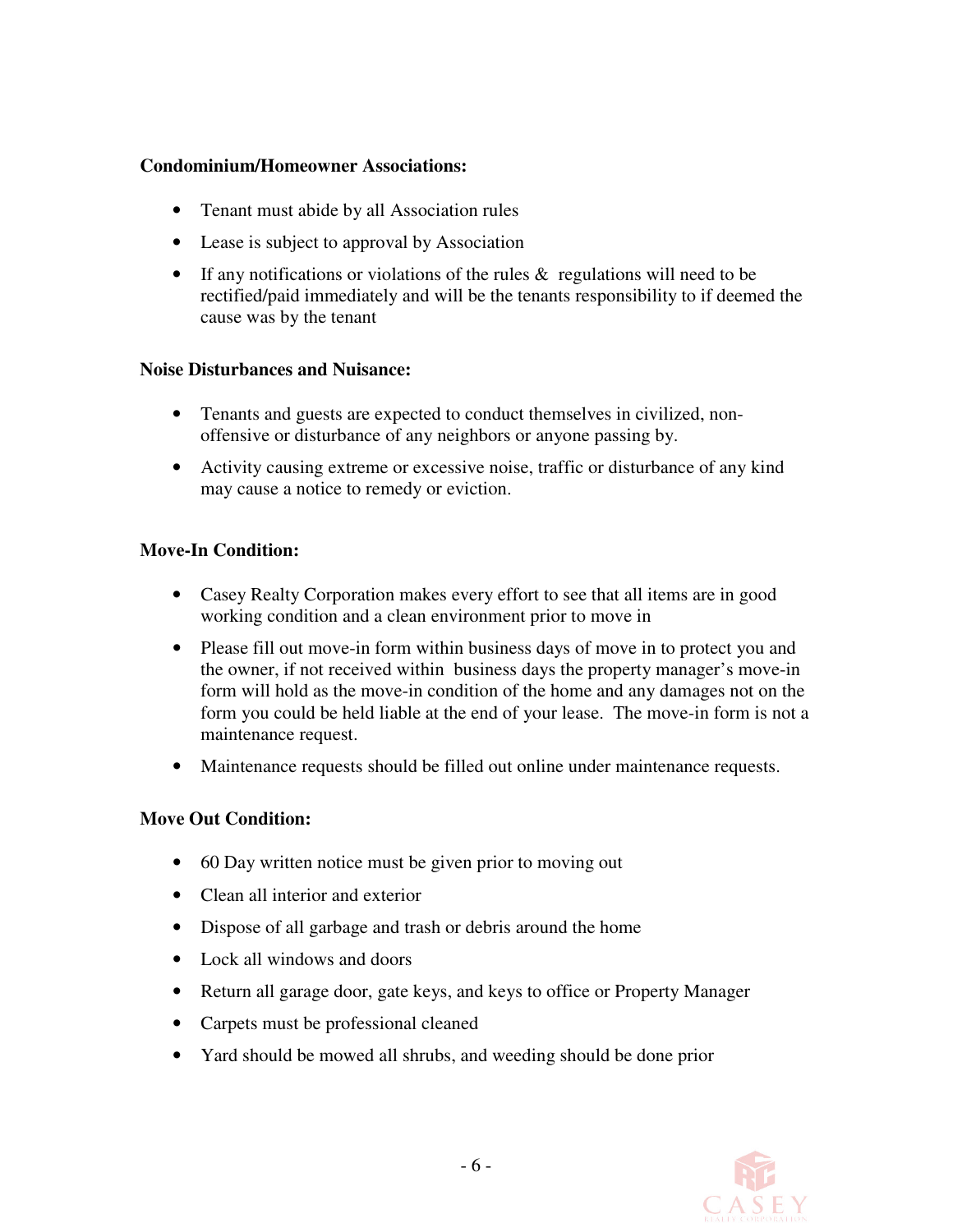#### **Periodic Property Inspections:**

- Casey Realty Corporation does do quarterly, bi-yearly inspections depending on the owners' requests. You will be notified of scheduled date and time of the inspection.
- You can reschedule your inspection once, should you need to re-schedule for a third time Casey Realty Corporation will notify you of the date and time that they will be entering the property with or without you present and should there be an animal on the premises, proper actions to be taken so one is harmed.
- Should there be any violations found you will be sent a formal letter requesting you to rectify the issue immediately and a second inspection will be schedule to verify such items.
- Failure to rectify any violations could be considered a breach of your rental agreement and grounds for termination.

## **Guests:**

- Guests may occupy the premises without prior written consent if the stay is limited to 72 hours
- Persons listed on rental agreement have permission to occupy premises at all times
- Tenants are responsible for the behavior of their guests
- All portions of this Handbook apply to your guests as well

#### **Emergencies:**

- Emergency exists when danger is present or property damage has occurred or about to occur. I.E. Fire, Flood, Electrical issues.
- To report an emergency please call 941-922-3391
- Please call 911 first if there is a life threatening emergency
- If there is a major water leak please turn off the main water supply
- If your AC is out please check your breakers, if your AC goes out please fill out a request, we realize this is a inconvenience and we will do our very best to get someone out to fix the AC as soon as possible.

#### **Insurance:**

We always strongly suggest you have renters insurance, to protect your items placed in the home, Casey Realty Corporation nor the Owner will not be held liable for any or your personal items inside and outside including any damage done to vehicles parked in driveways or parking lots.

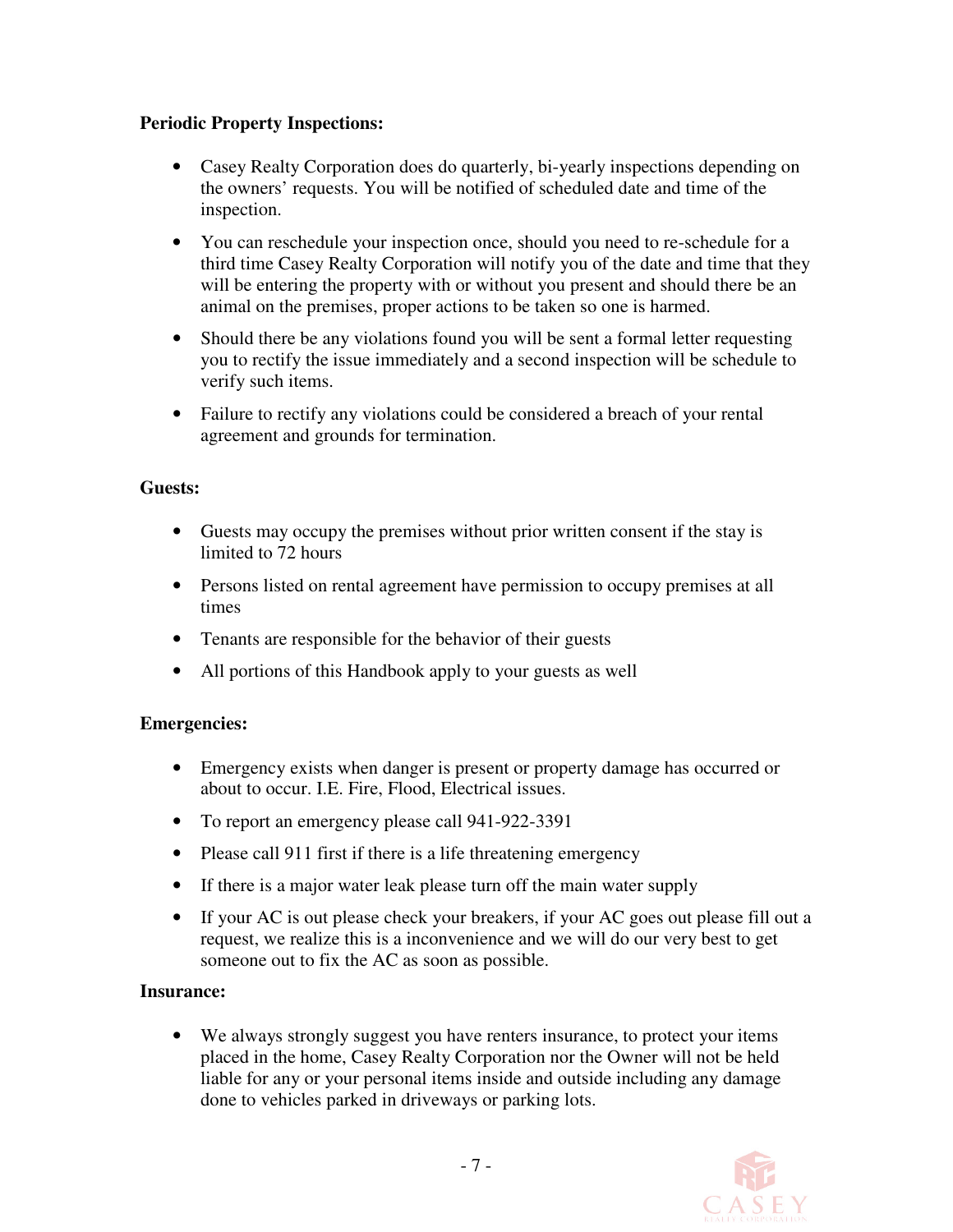# **Maintenance & Repairs**

#### **Maintenance Requests:**

• All maintenance requests are to be received in writing, via through the website www.sarasotaspropertymanager.com or hand written request turned into the office.

#### **Unauthorized Repairs:**

• Unauthorized repairs are not permitted and you will be held accountable for any damages, or payment due to any unauthorized repair

#### **Heating & AC:**

• We recommend that the AC filters be cleaned once a month, failure to do so could result in AC issues which the tenant will be responsible for any maintenance fees or damages.

#### **Plumbing:**

- Please make sure there are no excessive toiletries or non-flushable items are not put down the toilet.
- Sanitary products, diapers, diaper wipes, cotton swabs, coffee grounds, cooking fats or oils are not to be flushed down any toilet or otherwise deposited into the home sewer (or sinks).
- The tenant will be held responsible for maintenance should any items be deemed the tenants doing for clogs or back ups in the sewer system.

#### **Garbage Disposal:**

- Please do not dispose of bones, celery, onion skins, greasy items, pasta, rice or other similar materials.
- If the motor does buzz turn the switch off as there maybe something under the blade jamming it
- If the disposal stops working please look for the reset button located on the garbage disposal.

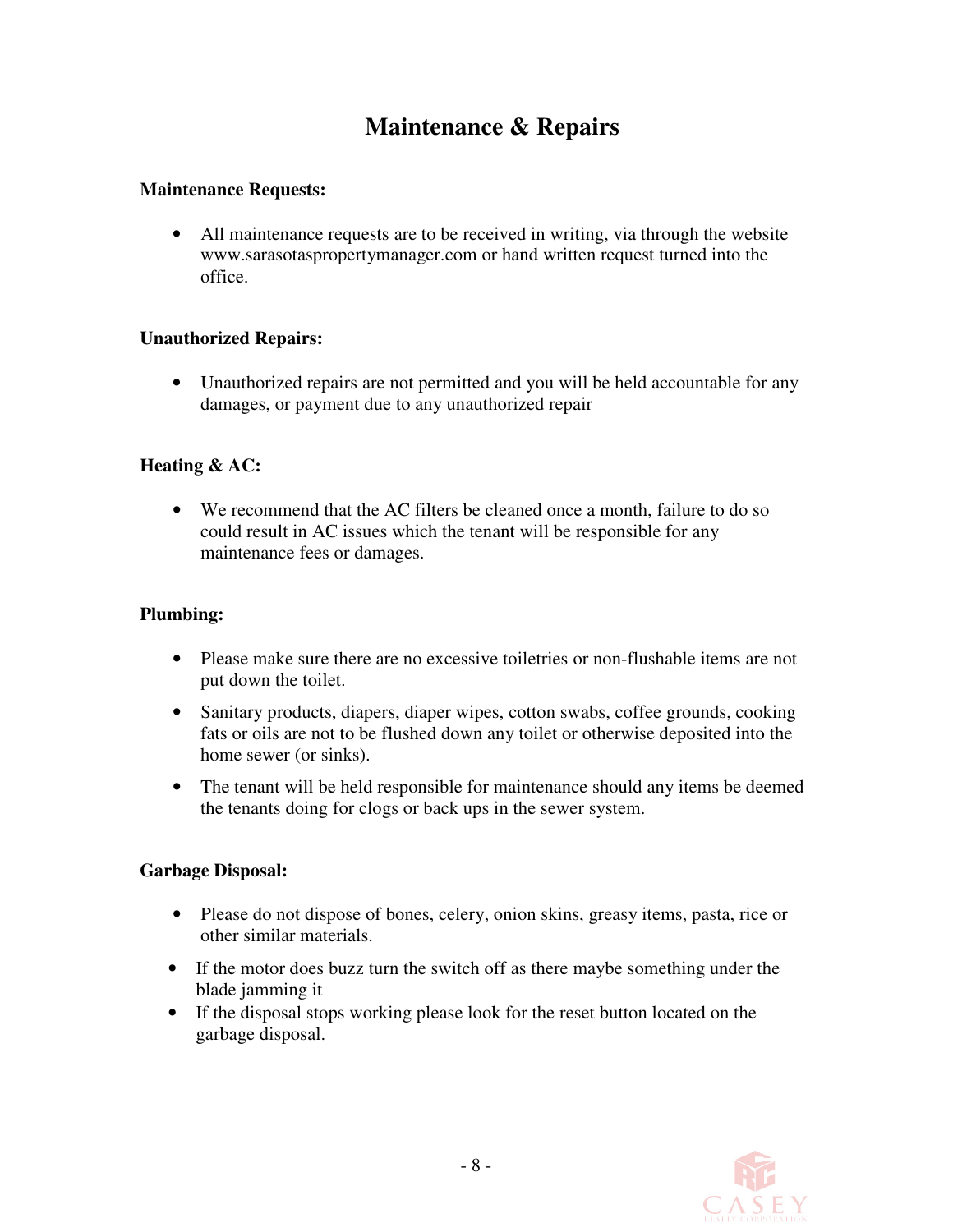

By signing the below all parties are in agreement that they have read the Casey Realty Corporation Tenant Handbook and viewed the tenant presentation and agree upon the contents listed in the Handbook and will adhere to them.

| $Name$ $\qquad \qquad$ |  |
|------------------------|--|
|                        |  |
|                        |  |
|                        |  |

Please turn this signature page in to your Property Manager at the time you sign your lease.